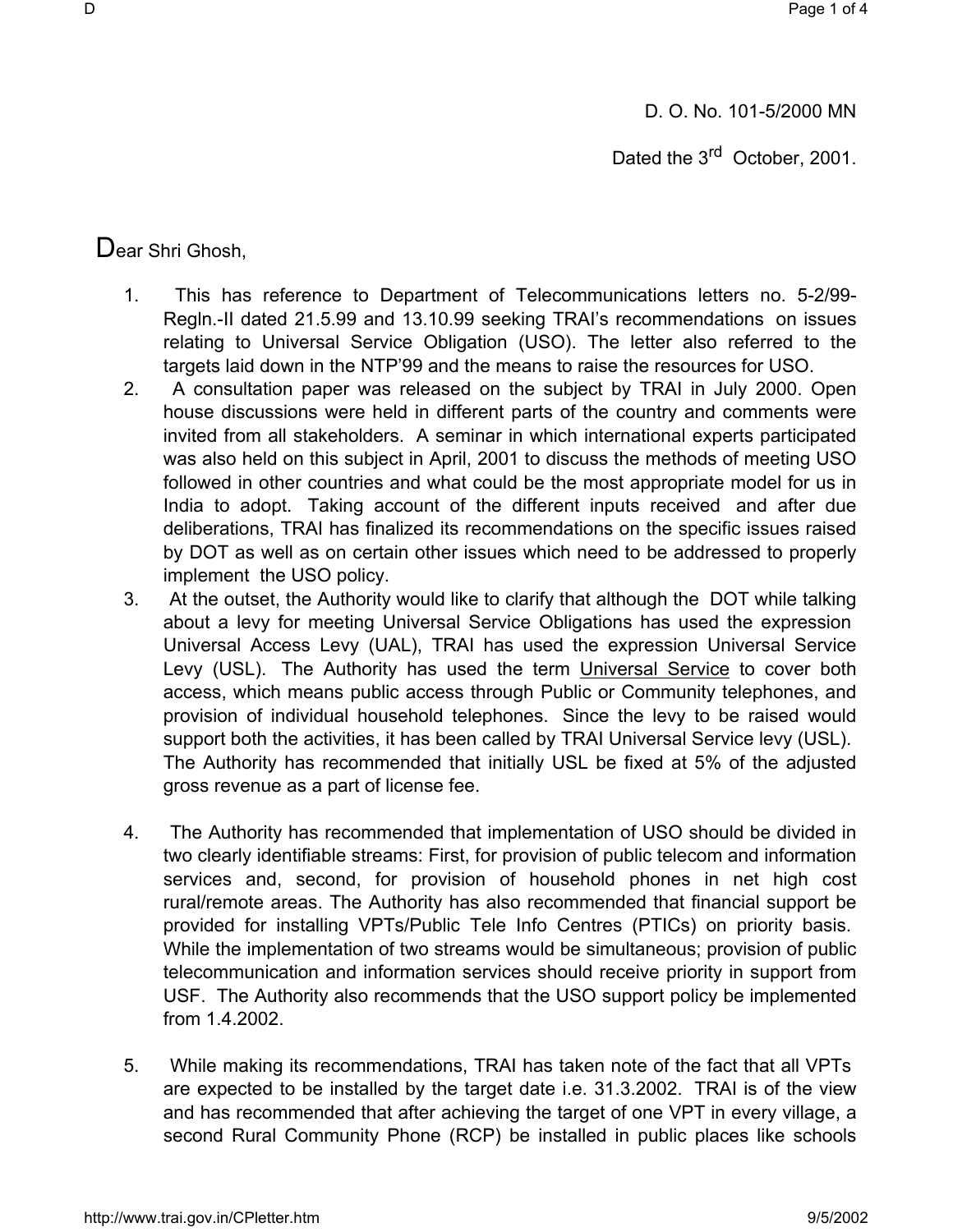and primary health centers in villages with a population of more than 2000. The Authority has noted that a large number of existing VPTs do not have STD facility. Concerted efforts should be made by the incumbent and other operators to provide STD facility in all VPTs within the next three years.

- 6. To help bridge the digital divide, the Authority recommends strong pro-active steps for providing data communication facilities in villages so as to facilitate access to information services. It is, therefore, recommended that by 2004, about 35,000 VPTs should be upgraded to Public Tele-Info Centres (PTICs) and, based on techno-economic considerations, all VPTs should be upgraded to the level of PTICs by the year 2010. In addition, for high speed data & multimedia applications, such as tele-education and tele-medicine, the Authority has recommended that each block in the country should have at least one High Speed Tele- Info Centre (HPTIC) with access speed of more than 128 kbps.
- 7. The Authority has recommended that support from Universal Service Fund (USF) be provided for Net Cost ( i.e. Cost minus Revenue) of providing VPTs/PTICs and DELs in rural/remote SDCAs. Details on the relevant costs are in the main recommendations. These include, for instance, no capital recovery for VPTs or phones installed before 1.4.2002. For them, only operating expenses should be taken into account for estimating net cost. However, both capital recovery and operating expenses should be taken into account for VPTs, PTICs and phones installed after 1.4.2002. Also, in a multi-operator environment, the lowest Net Cost computed by the proxy model for the least cost operator in a SDCA, should be used as the basis to compute USF support available to all operators. This implies, availability of a proxy cost model to arrive at the optimal configuration of SDCA access network. One such model namely PLANITU developed by the ITU is already available in the country with Telecom Engineering Centre (TEC) and can be used for the above purpose with only minor modification/customization. However, the USF Administrator can develop a new model if he considers appropriate.
- 8. In regard to household phones in urban SDCAs, no USF support has been recommended as low calling household phones in these SDCAs will get support from high calling lines in the same area.
- 9. The Authority has recommended that initially USL be fixed at 5 percent of the adjusted gross revenue of all telecom carriers or operators, excluding pure Value Added Service providers such as ISPs, E-mail, Voice Mail service providers etc. who do not own facilities and are thus not in the category of carriers or operators. This figure i.e. 5 per cent of the revenue of all the telecom operators, appears to be adequate to support Universal Service programme in its first phase of VPTs/PTICs as well as DELs in rural /remote areas. The amount of USL i.e. 5 per cent of revenues, should come out of the license fee itself and should not be an additional levy. Hence, the license fee realized may be bifurcated into two parts. The designated portion of the Universal Service Levy may go the Universal Service fund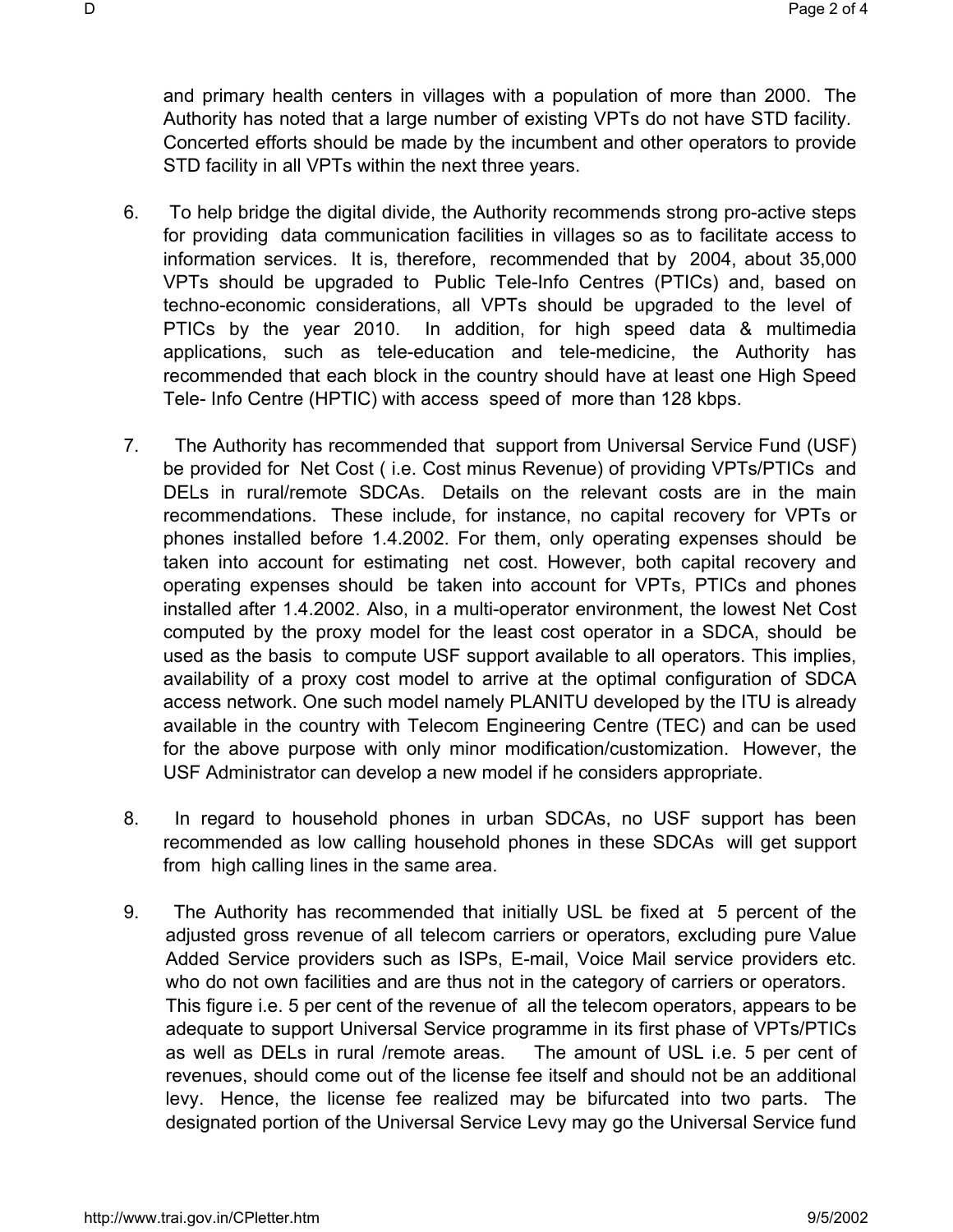and the balance to the Consolidated Fund of the Government of India. In subsequent years, the Universal Service Administrator may revise this figure depending upon the requirement. In any case, this levy will continue to be part of the license fee itself, and as such, even if increased, it is not likely to impact either service providers or the consumers in any adverse manner.

10. The Authority has also given recommendations about the manner in which the Universal Service Fund is to be administered. For this purpose the Authority has recommended the creation of USF Administrator and a Board for administering USF, as an independent unit. This Board may consist of seven Members including the USF Administrator, who will also be its Chairperson. The other six Members may come from the field of Economics, Finance, Telecom Engineering, Administration management, Law and Consumer Welfare. It should have one representative each from Government, service providers, consumers and TRAI at the Member level. The selection of USF Administrator and the Board Members is to be done by the Regulator in consultation with the Government. The Universal Service Fund Administrator should be in position by 1.1.2002 to facilitate early implementation of the USO Policy.

11. The Universal Service Fund Administrator shall estimate the required USO support, develop proxy cost models for verification of the cost submitted by service providers, determine the Universal Service Levy, settle the claims of eligible service providers after duly cross checking the same, and make disbursements from the Universal Service Fund.

12. One of the two part-time Members of the Authority, Dr. Rakesh Mohan has, however, given a supplementary note expressing certain reservations on the other members recommendations about extension of support from USL to household phones in rural and remote areas. Dr. Mohan's supplementary note is reproduced in full at Annexure- I. It would be observed that his reservations are basically two. One that the scheme for providing USO support to high cost rural and remote SDCAs as recommended by the Authority, provides, in his opinion "incentive to incur losses" and is, therefore, "undesirable". The other reservation is on the ground of impracticability of the approach. In Dr. Mohan's view because of a large number of SDCAs involved and the detailed nature of the data called for as well as uncertainties attached to the verification of such data the approach suggested is impracticable. The other Members of the Authority have considered the points made by Dr. Mohan very carefully and are of the opinion that the approach suggested though new to India is not unique. A number of other countries are following similar approaches for administering USO. The Authority believes that USF scheme as recommended is inescapable if the tele density in rural and remote areas is to be increased from the present about 0.5 to 4% to fulfil one of the main objectives of NTP'99. Without a support of the kind proposed in the recommendations achievement of this objective will remain a far cry. As regards the impracticability of the approach the Authority is quite clear and convinced that despite difficulties the scheme is implementable.. In